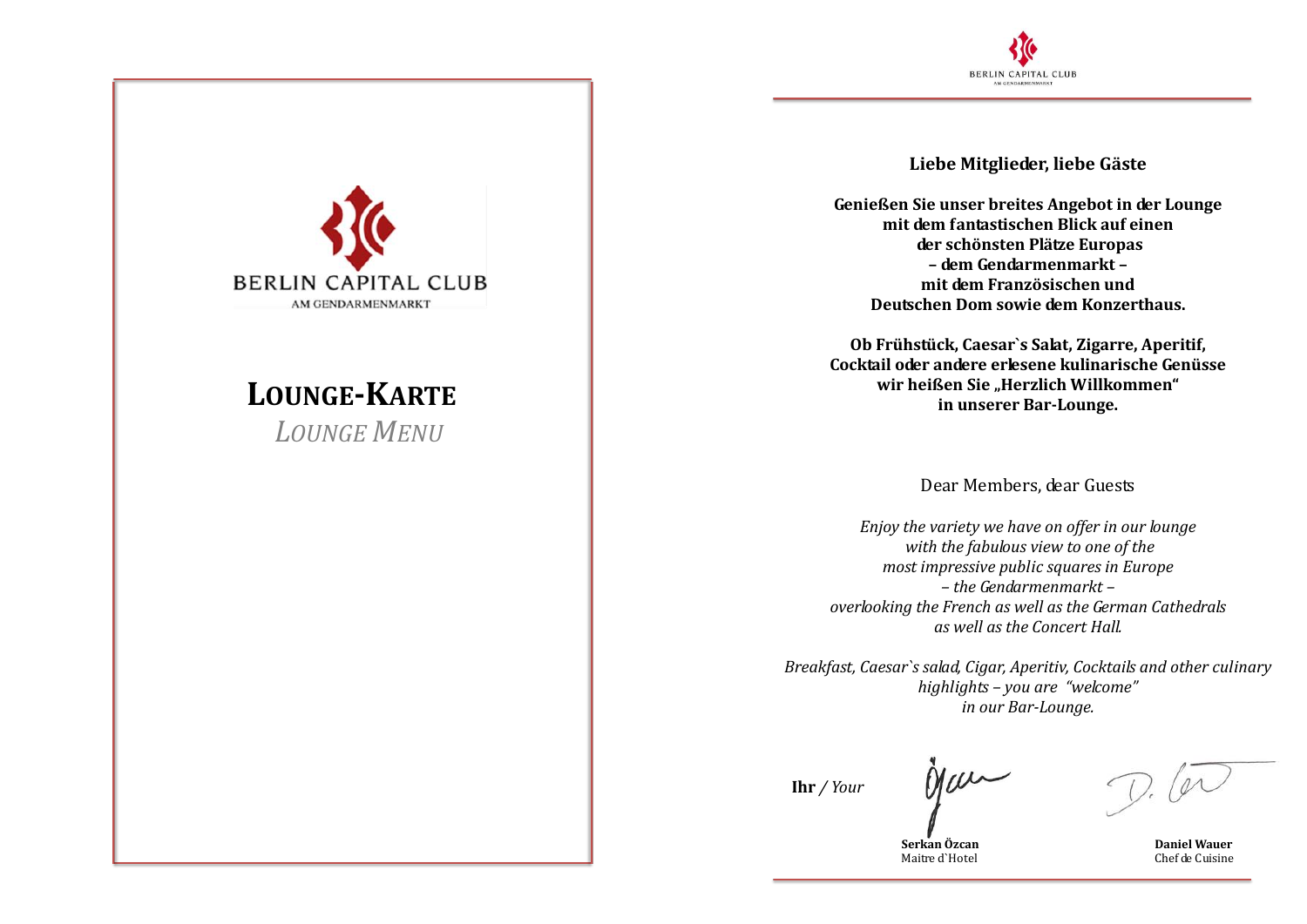



**SNACKS** SNACK MENU

## **SNACKS**

SNACK MENU

| "Unser Clubsandwich"                                                                                                           |            | <b>Healthy Detox Bowl</b>                                                                                                                                                                                                     |       |
|--------------------------------------------------------------------------------------------------------------------------------|------------|-------------------------------------------------------------------------------------------------------------------------------------------------------------------------------------------------------------------------------|-------|
| Maispoularde / krosser Bacon / Romanasalat<br>Avocado / BIO Ei<br>"Our Club Sandwich"                                          | 12,00      | Naturreis/ grüne Salat- und Kohlblätter<br>Edamame/Wakame-Algen/Mango/Avocado<br>marinierter Wildlachs/ Granatapfel                                                                                                           |       |
| Corn-fed Poularde / Bacon / Romaine Lettuce<br>Avocado / Organic Egg                                                           |            | Wasabi-Mayonnaise /gerösteter Sesam<br>Brown Rice/ Green Salad- and Savoy Cabbage Leaves<br>Edamame/Wakame/Mango/Avocado                                                                                                      | 17,00 |
| <b>KPM Currywurst "Berlin Capital Club"A,C,G,M)</b><br><b>KPM Berliner curry wurst</b>                                         | 7,00       | Marinated Wild Salmon/Pomegranate<br>Wasabi Mayonnaise / Toasted Ses                                                                                                                                                          |       |
| <b>Portion Bio Pommes Frites</b><br>mit Ketchup oder Mayonnaise<br>Portion organic french fries<br>with ketchup and mayonnaise | 5,00       | Tatar vom Simmentaler Rind (200 g)<br>am Tisch zubereitet dazu Sardellencreme<br>geröstetes Joseph Brot und Kräutersalat<br>Simmental Beef Tartare (200 g) prpared tableside<br>Sardine cream/Toasted Joseph Bread/Herb salad | 30,00 |
| "Caesar Salad"<br>Romanasalat / körniger Senf<br>knusprige Croûtons / Parmesan                                                 | 12,00      | als Vorspeise (100 g)<br>as starter $(100 g)$                                                                                                                                                                                 | 20,00 |
| Romaine Lettuce / Grain Mustard<br>Croutons / Parmesan                                                                         |            | Fisch & Chips<br>Kabeljau/Bio Pommes Frites/Erbsenpüree                                                                                                                                                                       |       |
| mit 3 Riesengarnelen<br>with 3 King prawns                                                                                     | zzgl. 9,00 | Estragonmayonnaise<br>Cod/ Organic Pommes frites/ Mushy Peas<br>Tarragon Mayonnaise                                                                                                                                           | 17,00 |
| mit gebratener Maispoulardenbrust<br>with sautéd corn feeded chicken breast                                                    | zzgl. 6,00 | "Bento-Box"                                                                                                                                                                                                                   |       |
| Malfaldine al Gragnano<br>Wildschweinsugo/Safran/Feige/Kräutersalat<br>Bolognese Cinghiale/Saffron/Fig/Pine Nuts               | 13,00      | Kleine Menüfolge, serviert in der klassische<br>Japanischen Bento Box<br>Small menu served in classic Japanese bento box                                                                                                      | 19,00 |
|                                                                                                                                |            |                                                                                                                                                                                                                               |       |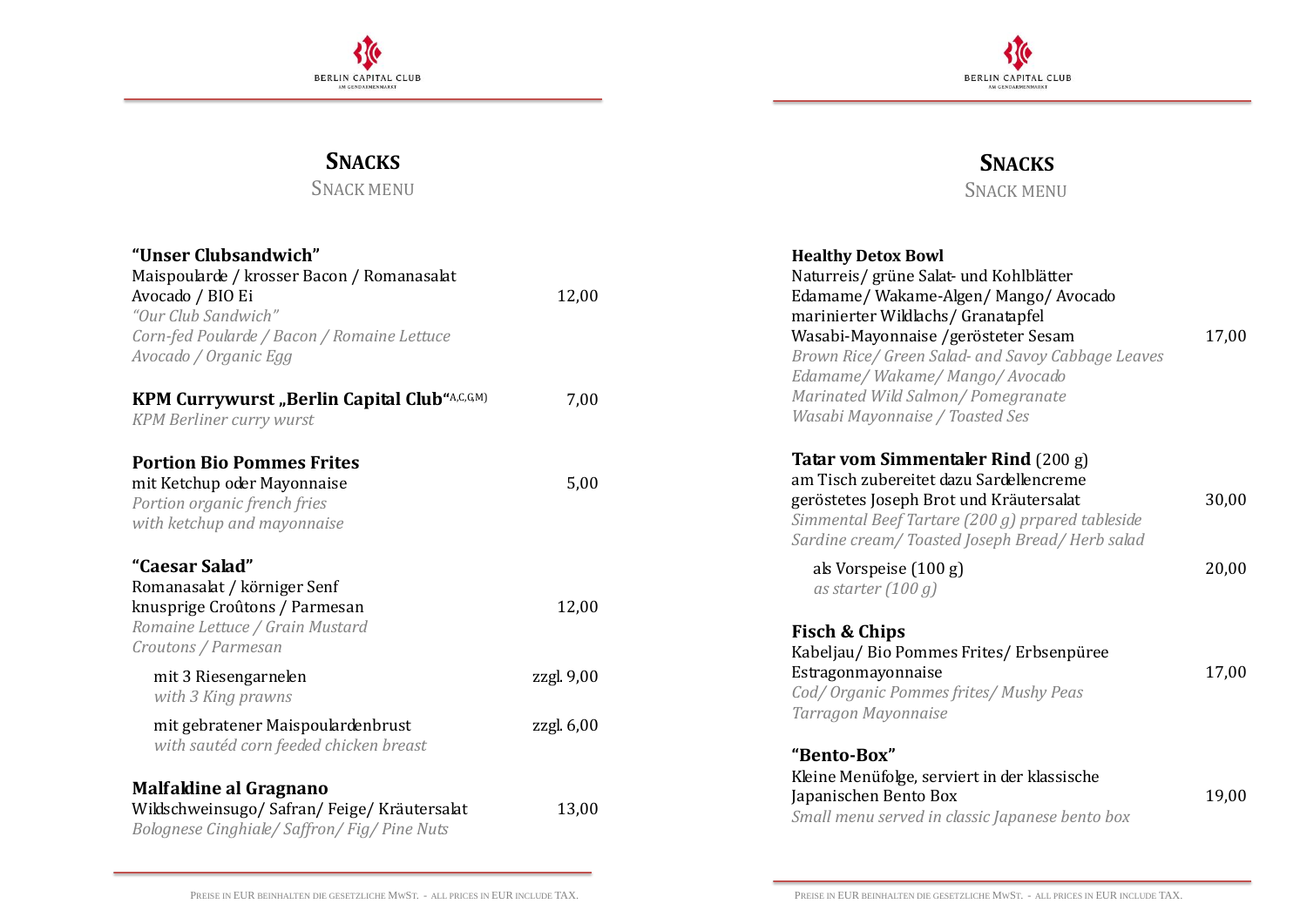



#### **APERITIF KLASSIKER**

**Martini bianco/ Martini dry/ Martini rosso**1) 5 cl/ 10,00

> **Cynar1)/ Pernod / Ricard**1) 4 cl/ 10,00

> > **Campari 1) / Aperol**1) 10,00

**Aperol Spritz**1) Aperol, Prosecco, Soda, Orange 12,00

**Hugo** Prosecco, Minze, Limette, Holunderblütensirup, Soda 11,00

> **Kir Royal** Champagner, Cassis 13,00

#### **SHERRY**

**Tio pepe Palomino**4,5) 5 cl/ 10,00

**Sandeman medium / Cream** 5 cl/ 10,00

**Lustau Pedro Ximenez**4,5) 5 cl/ 10,00

#### **COCKTAILS**

**Gin Fizz** Dry Gin, Zitronensaft, Soda, Zuckersirup 12,00

> **Martini Cocktail** Dry Gin, Wermut, Olive 12,00

**Negroni** Martini Rosso, Campari, Dry Gin 12,00

**Moscow Mule** Wodka, Spicy Ginger, Limette, Gurke 13,00

**Bloody Mary** Wodka, Tomatensaft, Zitrone, Tabasco, Worcestershire 12,00

> **Mojito** weisser Rum, Limette, Minze, Soda 13,00

**Whisky Sour** Bourbon, Zitronensaft, Zuckersirup 13,00

**Caipirinha** Cachaça, Limette, Rohrzucker, Soda 13,00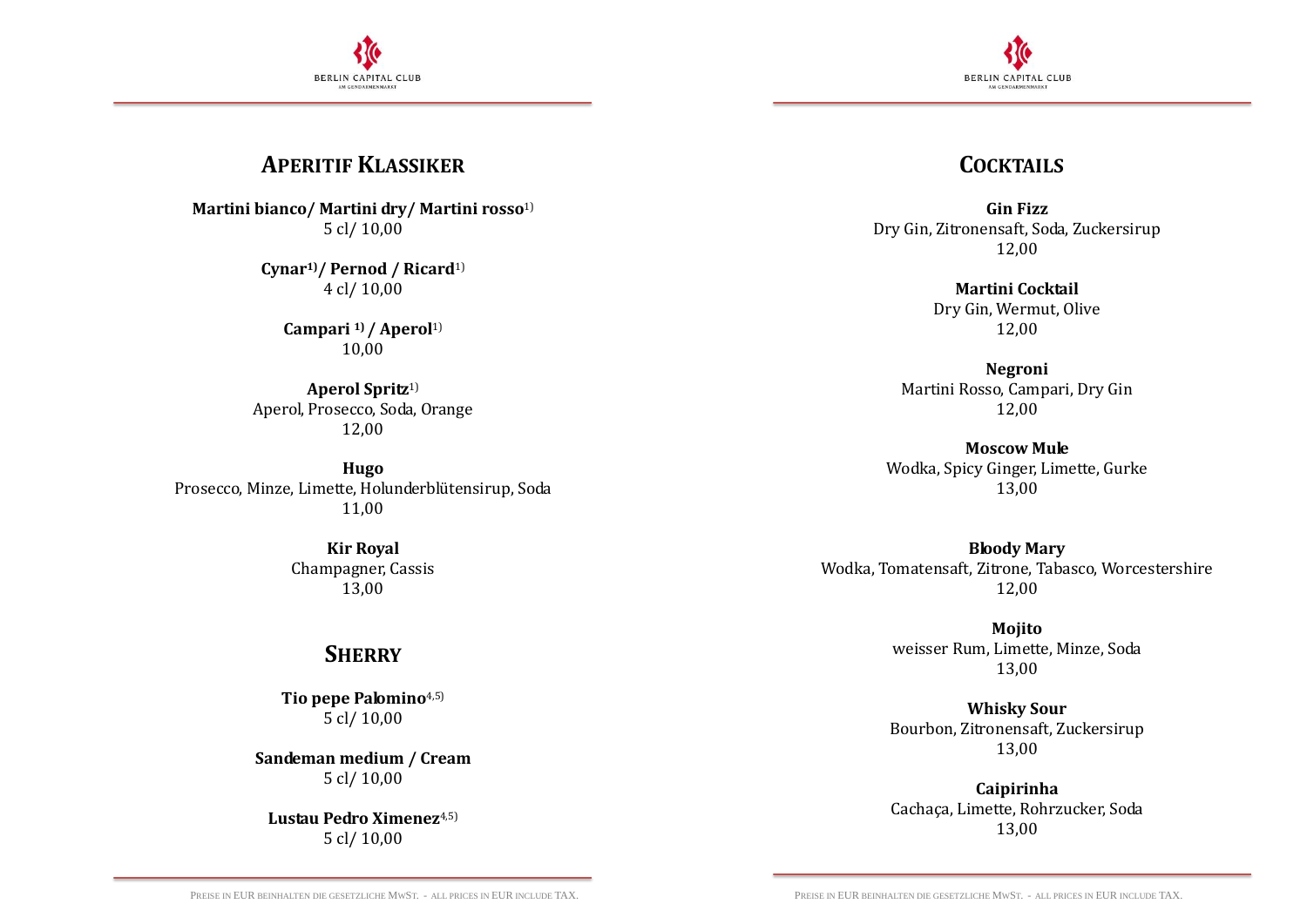



## **CHAMPAGNER**

| Piper-Heidsieck Cuvèe Brut       | 0.751<br>0.11 | 69,00<br>13,00 |
|----------------------------------|---------------|----------------|
| Piper-Heidsieck Rosé Sauvage     | 0.751<br>0.11 | 79,00<br>14,00 |
| <b>Piper-Heidsieck Essentiel</b> |               | $0.751$ 95,00  |
| <b>Piper-Heidsieck Rare</b>      |               | 0,751 240,00   |



#### It's Time for Champagne "Thank God it's Friday"

Jeden Freitag heißt es wieder "Time for Champagne" von 18.00 bis 20.00 Uhr. Lassen Sie die Arbeitswoche bei einem Glas Piper-Heidsieck Brut Champagner oder Piper-Heidsieck Rosé Champagner zum Spezialpreis von 10 Euro pro Glas bei chilliger Lounge-Musik ausklingen

| <b>Veuve Clicquot Brut</b>                                                                 | CHAM<br><b>Veuve Cliequot Ponsardin</b><br>REIMS<br>FRANCE | 0,751<br>1,51 | 89,00<br>145,00       |
|--------------------------------------------------------------------------------------------|------------------------------------------------------------|---------------|-----------------------|
| Veuve clicquot rose                                                                        |                                                            | 0,751         | 96,00<br>1,5 1 176,00 |
| <b>CHAMPAGNE</b><br><b>TAITTINGER</b><br>0,751<br><b>Taittinger Brut</b><br>82,00<br>Reims |                                                            |               |                       |
| <b>Taittinger Rose</b>                                                                     |                                                            | 0.75          | 92,00                 |

# CHAMPAGNE DE SAINT GALL

| De Saint Gall Brut tradition                                              |             | 76,00                   |  |
|---------------------------------------------------------------------------|-------------|-------------------------|--|
| De Saint Gall Rosé Brut                                                   | 0,751       | 83,00                   |  |
| <b>LOUIS ROEDERER</b><br>СНА МР<br>-d<br>N<br><b>Roderer Brut Premier</b> | 0,751       | 84,00                   |  |
| <b>MOËT &amp; CHANDON</b><br><b>Brut Impérial</b><br>CHAMPAGNE            | $1,5$ l     | 0,751 84,00<br>144,00   |  |
| <b>Brut Rosé Impérial</b><br>729                                          | 1,51        | 0,751 89,00<br>156,00   |  |
| <b>Ruinart Brut</b><br><b>BLAMPAG</b><br><b>Ruinart Rosé Brut</b>         | 0,751       | 119,00<br>0,75 1 149,00 |  |
| Dom Pérignon<br>Dom Pérignon Vintage 2012                                 |             | 0,751 320,00            |  |
| <b>SCHAUMWEIN</b>                                                         |             |                         |  |
| Cuveé Schloss Wackerbarth                                                 | 0,75<br>0,1 | 38,00<br>8,00           |  |

PREISE IN EUR BEINHALTEN DIE GESETZLICHE MWST. - ALL PRICES IN EUR INCLUDE TAX. PREISE IN EUR BEINHALTEN DIE GESETZLICHE MWST. - ALL PRICES IN EUR INCLUDE TAX.

**Prosecco** frizzante brut 0,75 25,00

0,1 6,00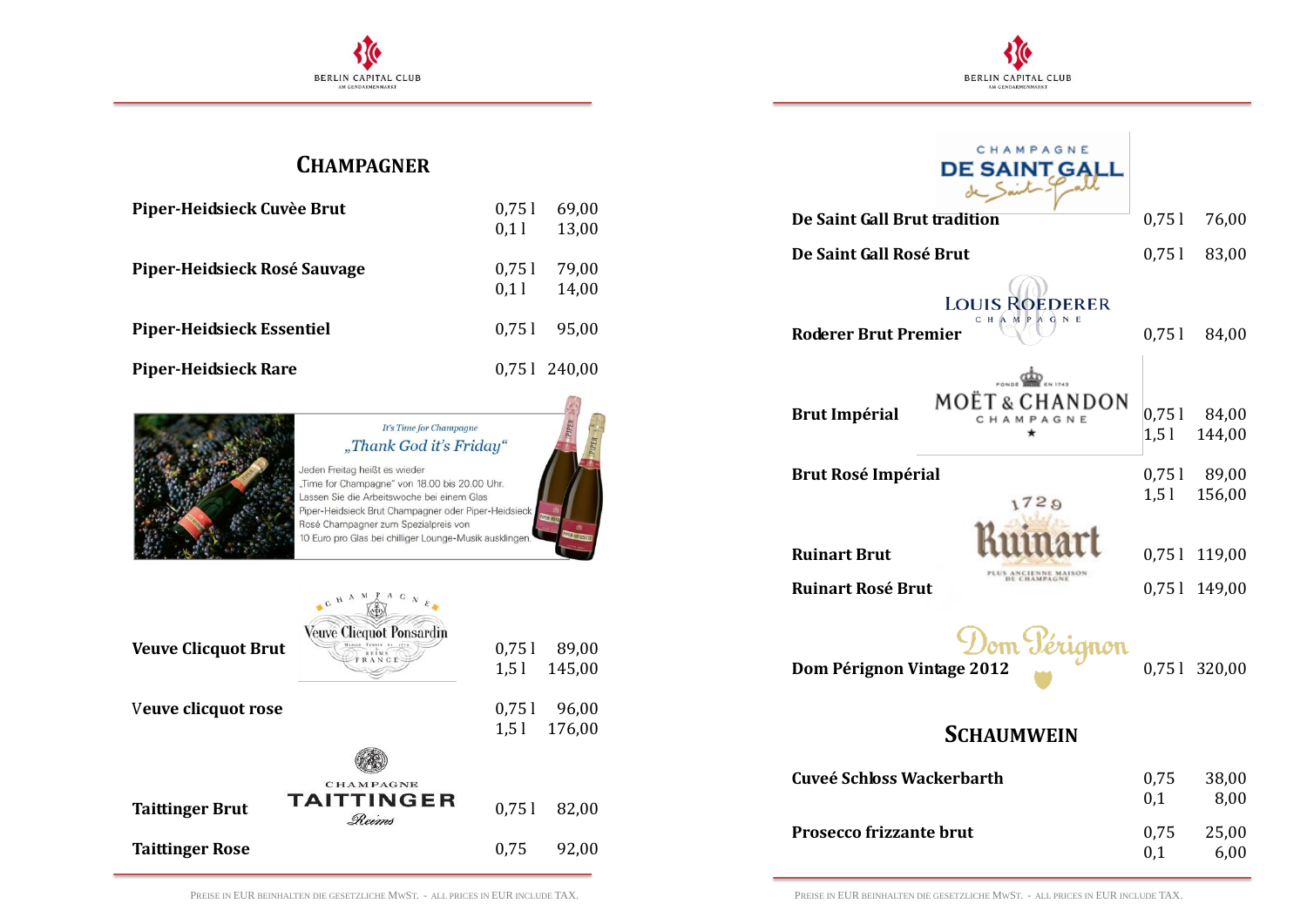



## **GEIST- UND FRUCHTBRAND**

| <b>Ziegler</b>   |      |       |
|------------------|------|-------|
| No.1 Wildkirsch  | 2 cl | 17,00 |
| Schlehe          | 2 cl | 13,00 |
| Mirabelle        | 2 cl | 13,00 |
| Waldhimbeergeist | 2 cl | 13,00 |
| Williams         | 2 cl | 13,00 |
| Marille          | 2 cl | 13,00 |
|                  |      |       |
| <b>Nonino</b>    |      |       |
| Williams         | 2 cl | 12,00 |
|                  |      |       |
| Gölles           |      |       |
| Vogelbeer        | 2 cl | 17,00 |
| Himbeer          | 2 cl | 17,00 |

## **EDELOBSTBRÄNDE**



| Jahrgangsbrände & Raritäten |        |       |
|-----------------------------|--------|-------|
| Heidelbeerbrand             | $2$ cl | 13,00 |
| Apfelquitte                 | $2$ cl | 15,00 |
| Kaiser Wilhelm (Apfel)      | 2 cl   | 15,00 |
| Schattenmorelle             | $2$ cl | 15,00 |
| <b>Stanley Pflaume</b>      | $2$ cl | 15,00 |
|                             |        |       |
| <b>Dicker</b>               |        |       |
| Haselnuß                    | 2 cl   | 13,00 |

## **LIKÖRE**

| Amaretto           | 2 cl | 10,00 |
|--------------------|------|-------|
| Sambucca           | 2 cl | 10,00 |
| <b>Underberg</b>   | 2 cl | 10,00 |
| Ramazotti          | 4 cl | 10,00 |
| Jägermeister       | 4 cl | 10,00 |
| <b>Baileys</b>     | 2 cl | 10,00 |
| Cointreau          | 2 cl | 10,00 |
| Averna             | 4 cl | 10,00 |
| Drambui            | 2 cl | 10,00 |
| <b>Benedictine</b> | 2 cl | 10,00 |
| Fernet             |      |       |
| <b>Branca</b>      | 4 cl | 10,00 |
| Menta              | 4 cl | 10,00 |

**GRAPPA**

| Antinori                                   |      |       |
|--------------------------------------------|------|-------|
| Grappa di Tignanello                       | 2 cl | 14,00 |
| Jacopo di Poli                             |      |       |
| Cleopatra Moscato Oro                      | 2 cl | 13,00 |
| Grappa di Sassicaia                        | 2 cl | 14,00 |
| Nonino                                     |      |       |
| Grappa di Prosecco                         | 2 cl | 10,00 |
| Grappa di Chardonnay                       | 2 cl | 12,00 |
| Riserva 115                                | 2 cl | 21,00 |
|                                            | 4 cl | 42,00 |
| Sibona                                     |      |       |
| La Grappa di Moscato                       | 2 cl | 11,00 |
| La Grappa di Barolo                        | 2 cl | 11,00 |
| Grappa Riserva «Bottida Rum»               | 2 cl | 11,00 |
| Grappa Riserva «Bottida Tennessee Whiskey» | 2 cl | 11,00 |
|                                            |      |       |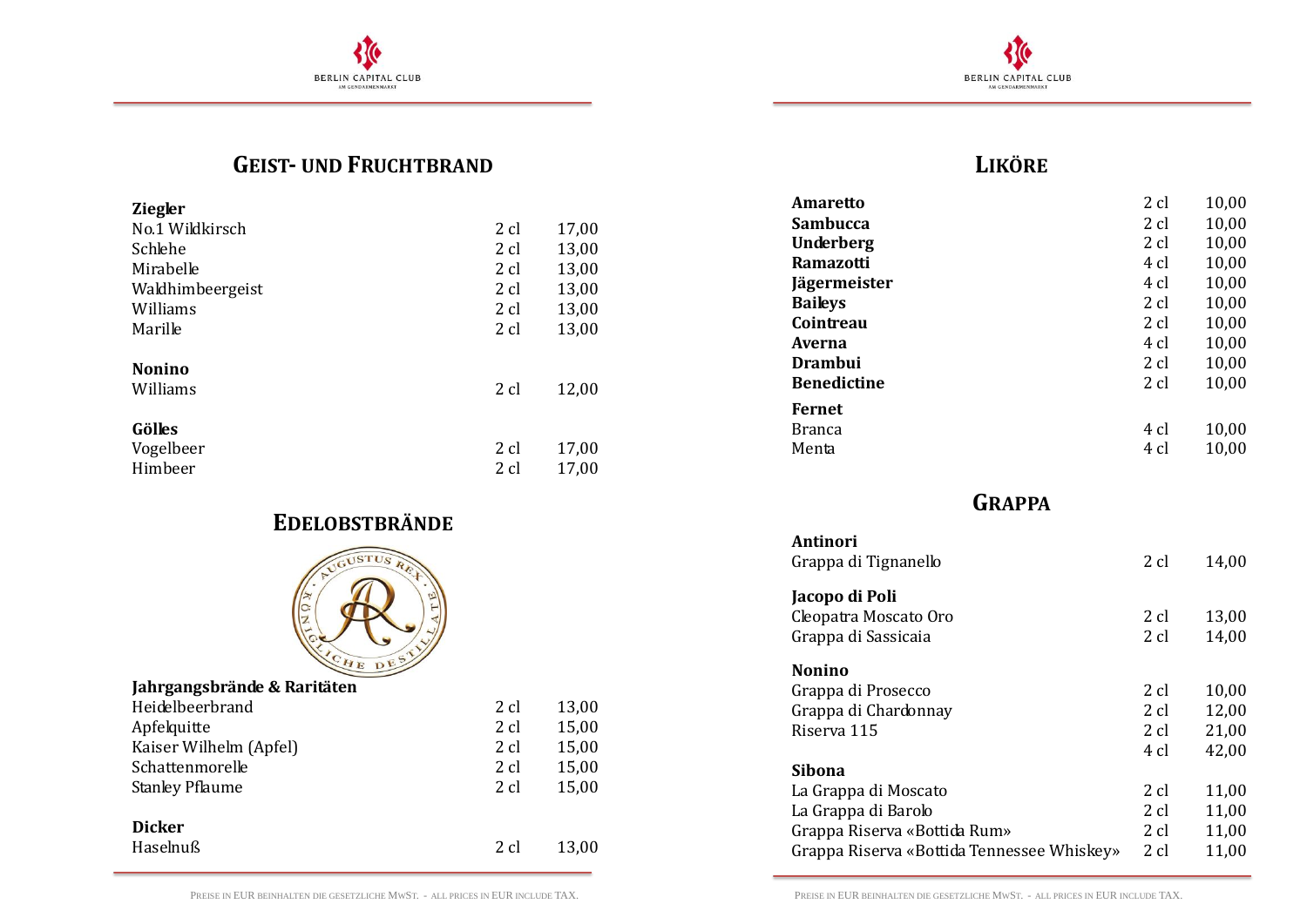



## **COGNAC**

| <b>Rémy Martin</b>             | 2 cl | 12,00 |
|--------------------------------|------|-------|
| <b>Martell VSOP</b>            | 2 cl | 12,00 |
| <b>Hennesy</b> Fine de Cognac. | 2 cl | 11,00 |
| Otard VSOP                     | 2 cl | 12,00 |
| Very special                   | 2 cl | 11,00 |
| X.O.                           | 2 cl | 14,00 |

#### **ARMAGNAC**

#### **Bas-Armagnac Baron G. Legrand**

| X <sub>0</sub> | 2 cl | 18,00 |
|----------------|------|-------|
| 1972           | 2 cl | 22,00 |
| 1965           | 2 cl | 28,00 |
| 1962           | 2 cl | 34,00 |

### **BRANDY**

| Lepanto                  | 2 cl   | 11,00 |
|--------------------------|--------|-------|
| Vecchia Romagna          | 2 cl   | 11,00 |
| Carlos I                 | 2 cl   | 13.00 |
| <b>Cardenal Mendoza</b>  | 2 cl   | 13.00 |
| <b>Gran Duque d'Alba</b> | $2$ cl | 13.00 |

## **PORTWEIN**

| Taylor's Tawny 10 Years <sup>4)</sup> | 5 cl | 10,00 |
|---------------------------------------|------|-------|
| 20 Years <sup>4</sup>                 | 5 cl | 14,00 |
| <b>Sandeman White</b>                 | 5 cl | 10.00 |

## **CALVADOS**

| Château du Breuil                                                                                                                                            | 2 cl                                         | 14,00                                              |
|--------------------------------------------------------------------------------------------------------------------------------------------------------------|----------------------------------------------|----------------------------------------------------|
| <b>VODKA</b>                                                                                                                                                 |                                              |                                                    |
| <b>Absolut</b><br><b>Moskovskava</b><br><b>Beluga</b><br><b>Belvedere</b><br><b>Xellent</b><br><b>Kauffman</b>                                               | 4 cl<br>4 cl<br>4 cl<br>4 cl<br>4 cl<br>4 cl | 10,00<br>11,00<br>12,00<br>12,00<br>13,00<br>15,00 |
| GIN                                                                                                                                                          |                                              |                                                    |
| <b>Bombay Sapphire</b><br><b>Tanqueray</b><br><b>Tanqueray Rangpur</b><br>Hendrick's<br><b>Monkey 47</b><br><b>Gin Mare</b>                                  | 4 cl<br>4 cl<br>4 cl<br>4 cl<br>4 cl<br>4 cl | 12,00<br>12,00<br>13,00<br>13,00<br>13,00<br>14,00 |
| <b>RUM</b>                                                                                                                                                   |                                              |                                                    |
| Havana Club 3 Jahre <sup>1)</sup><br>Havana Club 7 Jahre<br>Ron Varaderro 7 Jahre <sup>1)</sup><br>Myers's <sup>1</sup><br>Ron Zacapa Solera Gran Reserva 23 | 4 cl<br>4 cl<br>4 cl<br>4 cl<br>4 cl         | 10,00<br>14,00<br>12,00<br>10,00<br>15,00          |

**Botran 18 Jahre** 4 cl 20,00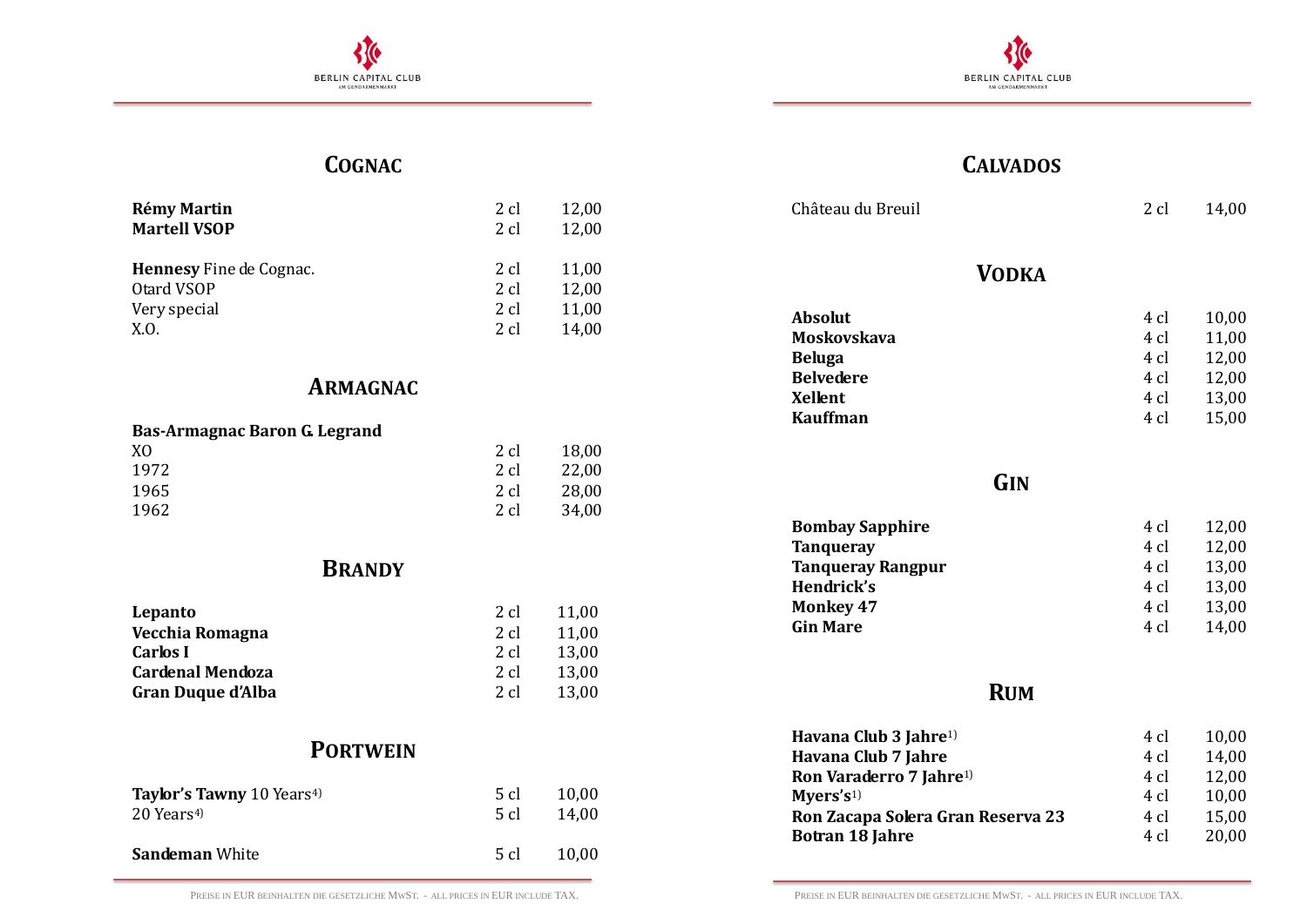



## **WHISK(E)Y**

#### **Single Malt**

| Talisker 10 Jahre <sup>1)</sup><br>Bowmore 12 Jahre <sup>1)</sup><br>$Oban1$<br>Lagavulin 16 Jahre <sup>1)</sup><br>Signet <sup>1</sup> | 4 cl<br>4 cl<br>4 cl<br>4 cl<br>4 cl | 12,00<br>13,00<br>13,00<br>14,00<br>14,00 |
|-----------------------------------------------------------------------------------------------------------------------------------------|--------------------------------------|-------------------------------------------|
| The Macallan Amber                                                                                                                      | 4 cl                                 | 14,00                                     |
| $G$ lenmorangie <sup>1)</sup>                                                                                                           |                                      |                                           |
| Original                                                                                                                                | 4 cl                                 | 14,00                                     |
| 12 Jahre                                                                                                                                | 4 cl                                 | 16,00                                     |
| 18 Jahre                                                                                                                                | 4 cl                                 | 22,00                                     |
| Nectar $D'Or1$                                                                                                                          | 4 cl                                 | 14,00                                     |
| Quinta Ruban <sup>1)</sup>                                                                                                              | 4 cl                                 | 14,00                                     |

#### **Irish**

| <b>Bushmills Three Woods 10 Jahre</b> <sup>1)</sup> | 4 cl | 11,00 |
|-----------------------------------------------------|------|-------|
| <b>Tullamore Dew</b> <sup>1)</sup>                  | 4 cl | 11,00 |
| Jameson                                             | 4 cl | 12,00 |

## **WHISK(E)Y**

#### **Scotch**

| <b>Ballantines</b> <sup>1)</sup> | 4 cl | 12,00 |
|----------------------------------|------|-------|
| Chivas Regal <sup>1)</sup>       |      |       |
| 12 Jahre                         | 4 cl | 14,00 |
| $18$ Jahre <sup>1)</sup>         | 4 cl | 19,00 |
| Dimple <sup>1)</sup>             | 4 cl | 15,00 |
| Johnnie Walker                   |      |       |
| Red Label <sup>1)</sup>          | 4 cl | 12,00 |
| Black Label <sup>1)</sup>        | 4 cl | 14,00 |
| Glenfiddich                      |      |       |
| 12 Jahre                         | 4 cl | 12,00 |
| <b>Dalwhinnie</b>                |      |       |
| 15 Jahre                         | 4 cl | 14,00 |

| <b>Bourbon</b> |       |  |
|----------------|-------|--|
| 4 cl           | 11.00 |  |
| 4 cl           | 11.00 |  |
| 4 $cl$         | 12.00 |  |
|                |       |  |

PREISE IN EUR BEINHALTEN DIE GESETZLICHE MWST. - ALL PRICES IN EUR INCLUDE TAX. PREISE IN EUR BEINHALTEN DIE GESETZLICHE MWST. - ALL PRICES IN EUR INCLUDE TAX.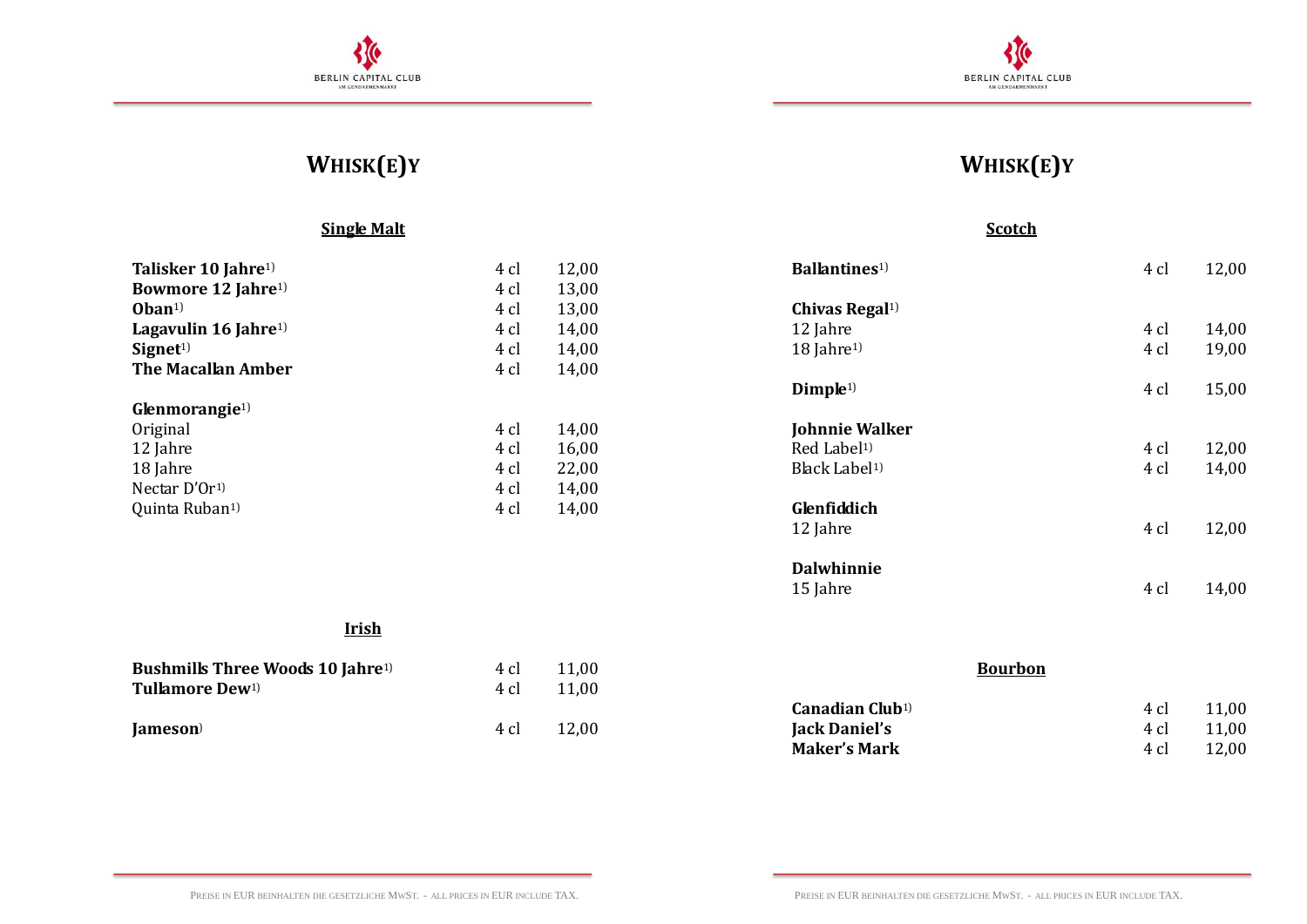



# **MINERALWASSER SLAUER**

| Vöslauer prickelnd      | 0,331<br>0.751 | 3,00<br>7,00 |
|-------------------------|----------------|--------------|
| Vöslauer still          | 0,331<br>0,75  | 3,00<br>7,00 |
| San Pellegrino<br>Evian | 0,751<br>0,501 | 7,50<br>4,50 |

## **BIER**

#### **vom Fass**

| <b>Berliner Pilsner</b>                                                             | 0.31                         | 4,80                         |
|-------------------------------------------------------------------------------------|------------------------------|------------------------------|
|                                                                                     | Weizen                       |                              |
| paulaner Hefeweizen<br>paulaner Kristall<br>paulaner dunkel<br>paulaner Alkoholfrei | 0.51<br>0.51<br>0.51<br>0.51 | 4,60<br>4,60<br>4,60<br>4,60 |

**Alkoholfrei**

Clausthaler Original 0,33 l 4,20

## **SOFTGETRÄNKE**

| Coca Cola <sup>1,2)</sup> , Light <sup>1,2,6</sup> ), Zero <sup>1,2,6</sup> ) | 0,201 | 3,20 |
|-------------------------------------------------------------------------------|-------|------|
| <b>Sprite</b>                                                                 | 0,201 | 3,20 |
| Fanta $1,4$ )                                                                 | 0,201 | 3,20 |
| Almdudler <sup>1)</sup> (Kräuterlimonade)                                     | 0,351 | 3,20 |
| $\text{Spezi}^{1,2,4,6}$                                                      | 0,301 | 5,00 |
| Red Bull <sup>1,2,7)</sup>                                                    | 0.251 | 5,00 |
|                                                                               |       |      |
| <b>Thomas Henry</b>                                                           |       |      |
| Tonic Water <sup>3</sup> ), Bitter Lemon <sup>3,4)</sup>                      | 0,201 | 3,20 |
| Ginger Ale <sup>1</sup> ), Soda Water, Spicy Ginger <sup>1)</sup>             | 0,201 | 3,20 |

## **BIERMISCHGETRÄNKE**

| Radler | 0.31 | 4.80 |
|--------|------|------|
| Alster | 0.31 | 4.80 |
| Diesel | 0.31 | 4,80 |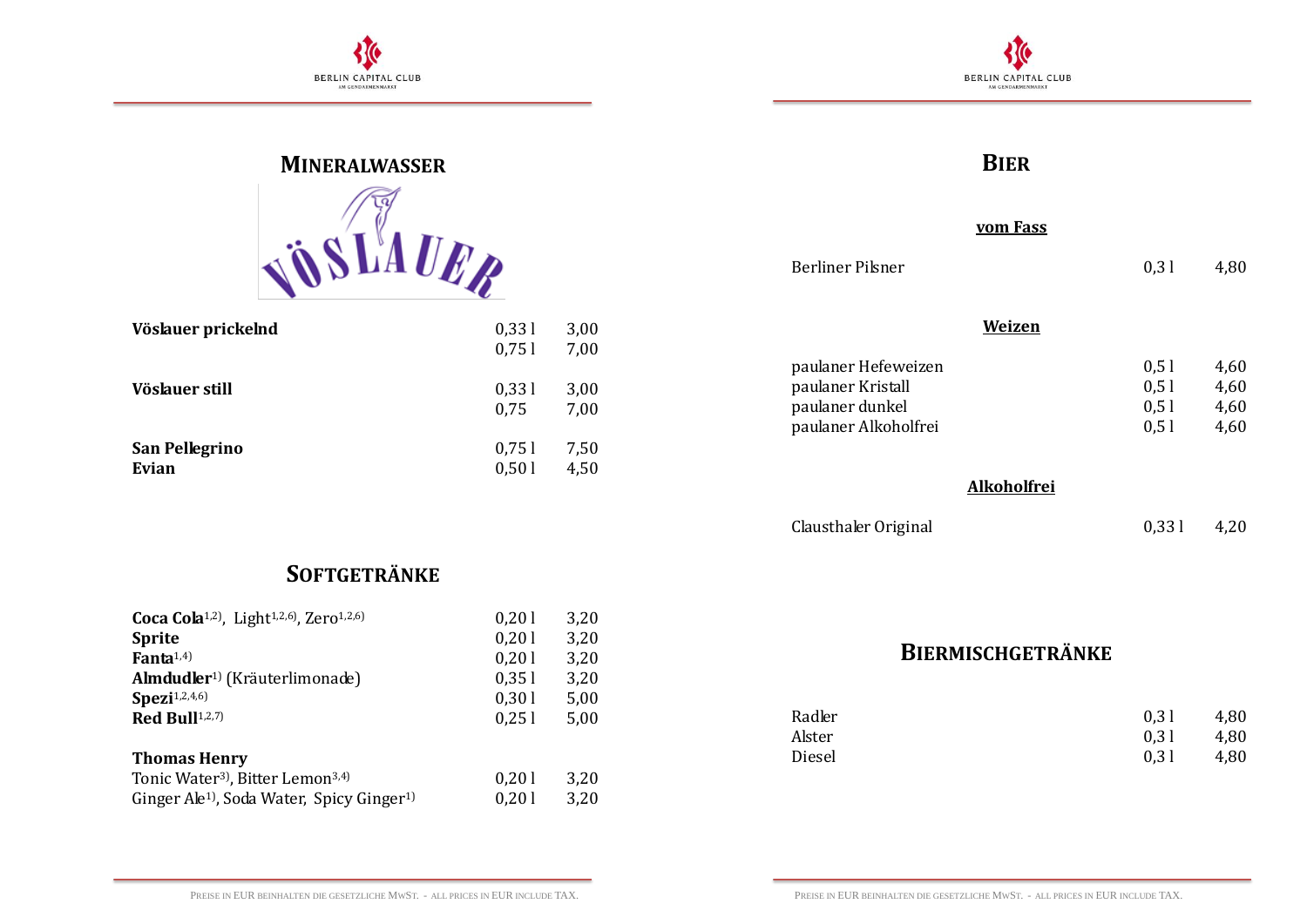



| <b>TEE</b>                                                                                                                                  |              | <b>FRUCHTSÄFTE</b>                                                                                                                                                                                                                                                 |      |                                                      |
|---------------------------------------------------------------------------------------------------------------------------------------------|--------------|--------------------------------------------------------------------------------------------------------------------------------------------------------------------------------------------------------------------------------------------------------------------|------|------------------------------------------------------|
| im Kännchen serviert<br><b>Teapots</b>                                                                                                      |              | Frisch gepresster Orangensaft                                                                                                                                                                                                                                      | 0,21 | 5,00                                                 |
|                                                                                                                                             |              | Apfelsaftschorle                                                                                                                                                                                                                                                   | 0,31 | 4,60                                                 |
| <b>SELECTED TEA SINCE 1823</b><br><b>Schwarzer Tee</b><br>Earl Grey Darjeeling <sup>2)</sup><br>Darjeeling Summer Gold <sup>2)</sup>        | 5,30         | Granini<br>Orangensaft, Apfelsaft, Traubensaft,<br>Johannisbeernektar <sup>4)</sup> , Kirschnektar,<br>Multivitamin-Mehrfruchnektar,<br>Pfirsich-Fruchtsaftgetränk <sup>4)</sup> ,<br>Bananennektar <sup>4</sup> ), Tomatensaft,<br>Rhabarber-Schorle, Erdbeersaft | 0,21 | 3,20                                                 |
| Assam Bari <sup>2</sup> )<br>English Breakfast Ceylon <sup>2)</sup>                                                                         |              | Vaihinger<br>Ananassaft <sup>4</sup> ), Grapefruitsaft,                                                                                                                                                                                                            | 0,21 | 3,20                                                 |
| <b>Grüner Tee</b><br>Fancy Sencha <sup>2)</sup><br>Morgentau <sup>2</sup> ) (mit Blüten aromatisierter Sencha)<br>Jasmin Gold <sup>2)</sup> | 5,30         | Mangonektar, Maracujanektar <sup>4)</sup><br>HEIß-GETRÄNKE                                                                                                                                                                                                         |      |                                                      |
| <b>Kräutertee</b><br>Vita Fit (kräuterteemischung)<br>Vanilla Roibosch<br>Eisenkraut (Verveine)<br>Pfefferminze<br>Kamille                  | 5,30         | Tasse Kaffee <sup>2)</sup><br>Espresso <sup>2)</sup><br>Doppelter Espresso <sup>2)</sup><br>Cappuccino <sup>2)</sup><br>Latte Macchiato <sup>2)</sup><br>Heisse Schokolade<br>Milchkaffee <sup>2)</sup>                                                            |      | 3,20<br>3,00<br>4,60<br>4,40<br>3,70<br>4,50<br>3,70 |
| Früchtetee<br>Sport Cup                                                                                                                     | 5,30         | → mit Hafer- oder Laktosefreie Milch                                                                                                                                                                                                                               |      | zzgl. $0,50$                                         |
| Granny's Garden<br><b>Frischer Minztee</b><br><b>Frischer Ingwertee</b>                                                                     | 5,50<br>5,50 | <b>Sirup</b><br>Vanille <sup>5)</sup> , Cocos, Mandel, Haselnuss <sup>1,5)</sup> ,<br>Caramel <sup>1</sup> ), Zimt <sup>1,5)</sup>                                                                                                                                 |      | 0,50                                                 |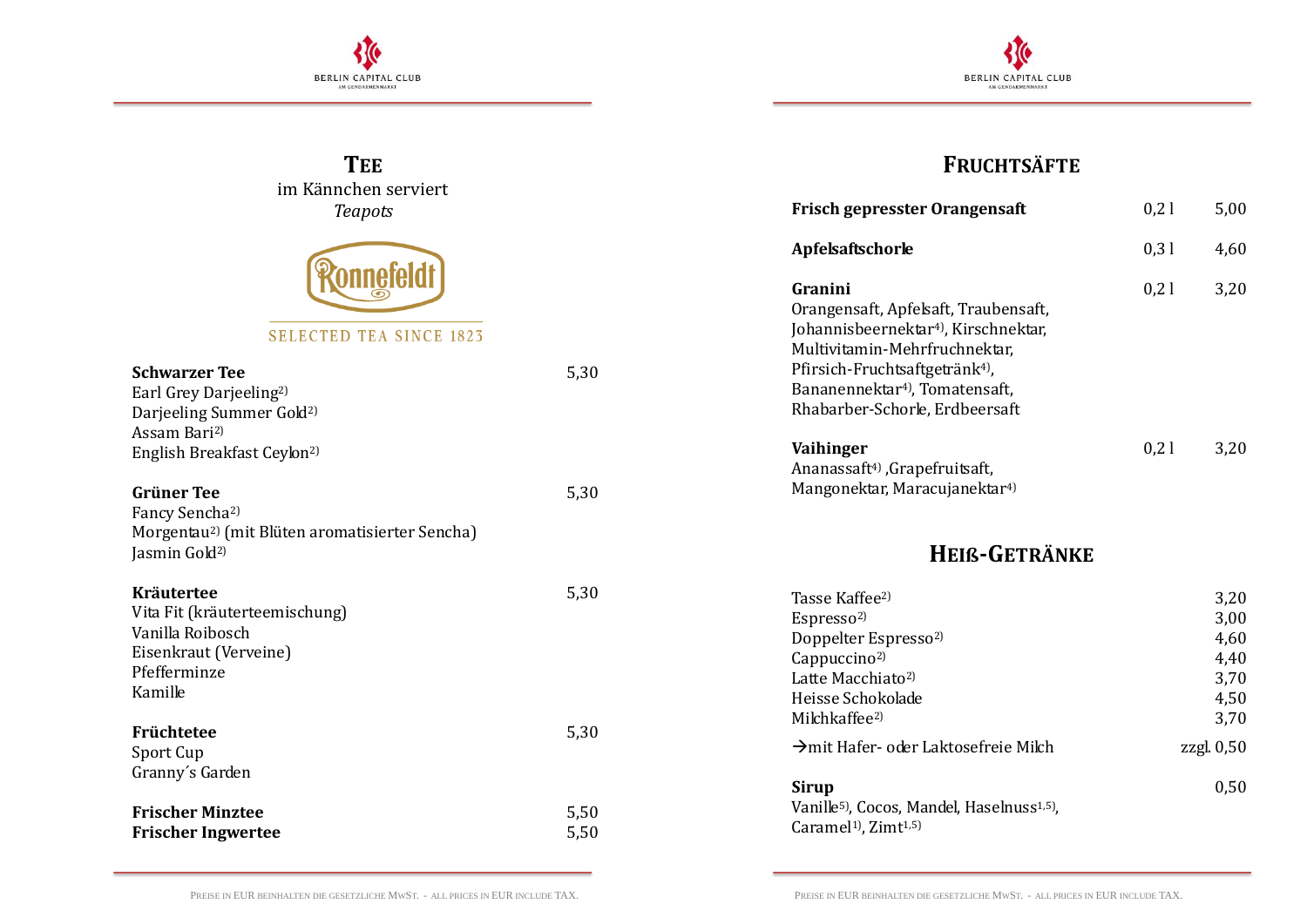



**FRÜHSTÜCK** BREAKFAST

## **FRÜHSTÜCK**

BREAKFAST

| <b>French Toast</b>                                                                                                                                                                                                                                                                                                               |       |                                                                                                                                                                                                                                                                                                                                                                                                                                                                                                                                |
|-----------------------------------------------------------------------------------------------------------------------------------------------------------------------------------------------------------------------------------------------------------------------------------------------------------------------------------|-------|--------------------------------------------------------------------------------------------------------------------------------------------------------------------------------------------------------------------------------------------------------------------------------------------------------------------------------------------------------------------------------------------------------------------------------------------------------------------------------------------------------------------------------|
| Frischen Früchten/Zimt/Ahornsirup                                                                                                                                                                                                                                                                                                 | 8,00  | Frühstück auf 7 Etagen<br>20,00                                                                                                                                                                                                                                                                                                                                                                                                                                                                                                |
| French toast                                                                                                                                                                                                                                                                                                                      |       | Beinschinken, Coppa di Parma, Wildschweinsalami                                                                                                                                                                                                                                                                                                                                                                                                                                                                                |
| Fresh fruits/ Cinnamon/ Maple syrup                                                                                                                                                                                                                                                                                               |       | gereifter Gauda, Brie de Meaux und Ziegenfrischkäse                                                                                                                                                                                                                                                                                                                                                                                                                                                                            |
| "Egg Benedict" (2 Pochierte Eier)<br>auf Joseph Butterbrioche mit Sauce Hollandaise,<br>on Joseph butter brioche bread with hollandaise sauce,                                                                                                                                                                                    |       | geb. Wildlachs mit Senf-Honig-Dill Dipp, Bircher Müsli,<br>Hummus-Avocado-Babaganoush, Fruchtsalat, gepickeltes<br>Gemüse/ Brotkorb, Butter, Marmelade, Honig und Nutella<br>$\rightarrow$ wahlweise mit Spiegel- oder Rührei                                                                                                                                                                                                                                                                                                  |
| "Beinschinken, Blattspinat und Bergkäse<br>cooked Ham, spinach and mountain cheese                                                                                                                                                                                                                                                | 13,00 | Breakfast on 7 floors: Cooked Ham, Coppa di Parma and Wild<br>Boar Salami, Gauda, Brie de Meaux and Goat Cream Cheese<br>Cured Wild Salmon with Mustard Honey Dill Dip, Bircher Müsli,                                                                                                                                                                                                                                                                                                                                         |
| "gebeizter Lachs mit Dill und Gartengurken<br>cured Salmon with dill and pickles                                                                                                                                                                                                                                                  | 14,00 | Hummus-Avocado-Babaganousch, Fresh Fruit Salad and Pickled<br>Vegetables, Break Basket, Butter, Marmalade, Honey and Nutella<br>$\rightarrow$ optionally with Scrambled, Sunny Side Up or Boiled Eggs                                                                                                                                                                                                                                                                                                                          |
| "Avocado, Kräuter-Kresse-Salat und getrock. Tomate<br>avocado, herb cress salad and dried tomatoes                                                                                                                                                                                                                                | 10,00 |                                                                                                                                                                                                                                                                                                                                                                                                                                                                                                                                |
| 2 Bio Eier (Rührei/ Spiegeleier/ Omelette)<br>$\rightarrow$ wahlweise mit Schnittlauch, Bacon,<br>Tomatenwürfeln, Pilzen, Zwiebeln,<br>gebeiztem Lachs, Käse oder Schinken<br>2 bio eggs (scrambled/fried/omelette)<br>$\rightarrow$ with choice of chives, bacon,<br>Tomatoes, mushrooms, onion,<br>graved salmon, cheese or ham | 6,00  | <b>Vegetarisch auf 7 Etagen</b><br>20,00<br>Bircher Müsli, Hummus-Avocado-Babaganoush,<br>Obstsalat und eingelegtes Gemüse, gereifter Gauda,<br>Brie de Meaux und Ziegenfrischkäse Cranberries Orange,<br>Karottensalat mit Rosine, Misosuppe, Brotkorb, Butter,<br>Marmelade, Honig und Nutella<br>$\rightarrow$ wahlweise mit Spiegel- oder Rührei<br>Breakfast on 7 floors: Bircher Müsli, Hummus-Avocado-<br>Babaganousch, Fresh Fruit Salad and marinated vegetables<br>Mature Gauda, Brie de Meaux and Goat Cream Cheese |
| Croisssant                                                                                                                                                                                                                                                                                                                        | 3,00  | Potato Salad with Raisins, Cranberries and Orange<br>Miso Soup, Break Basket, Butter, Marmalade, Honey and Nutella                                                                                                                                                                                                                                                                                                                                                                                                             |
| <b>Obstsalat</b>                                                                                                                                                                                                                                                                                                                  | 6,00  | $\rightarrow$ optionally with Scrambled, Sunny Side Up or Boiled Eggs                                                                                                                                                                                                                                                                                                                                                                                                                                                          |
| Fruit salad                                                                                                                                                                                                                                                                                                                       |       |                                                                                                                                                                                                                                                                                                                                                                                                                                                                                                                                |